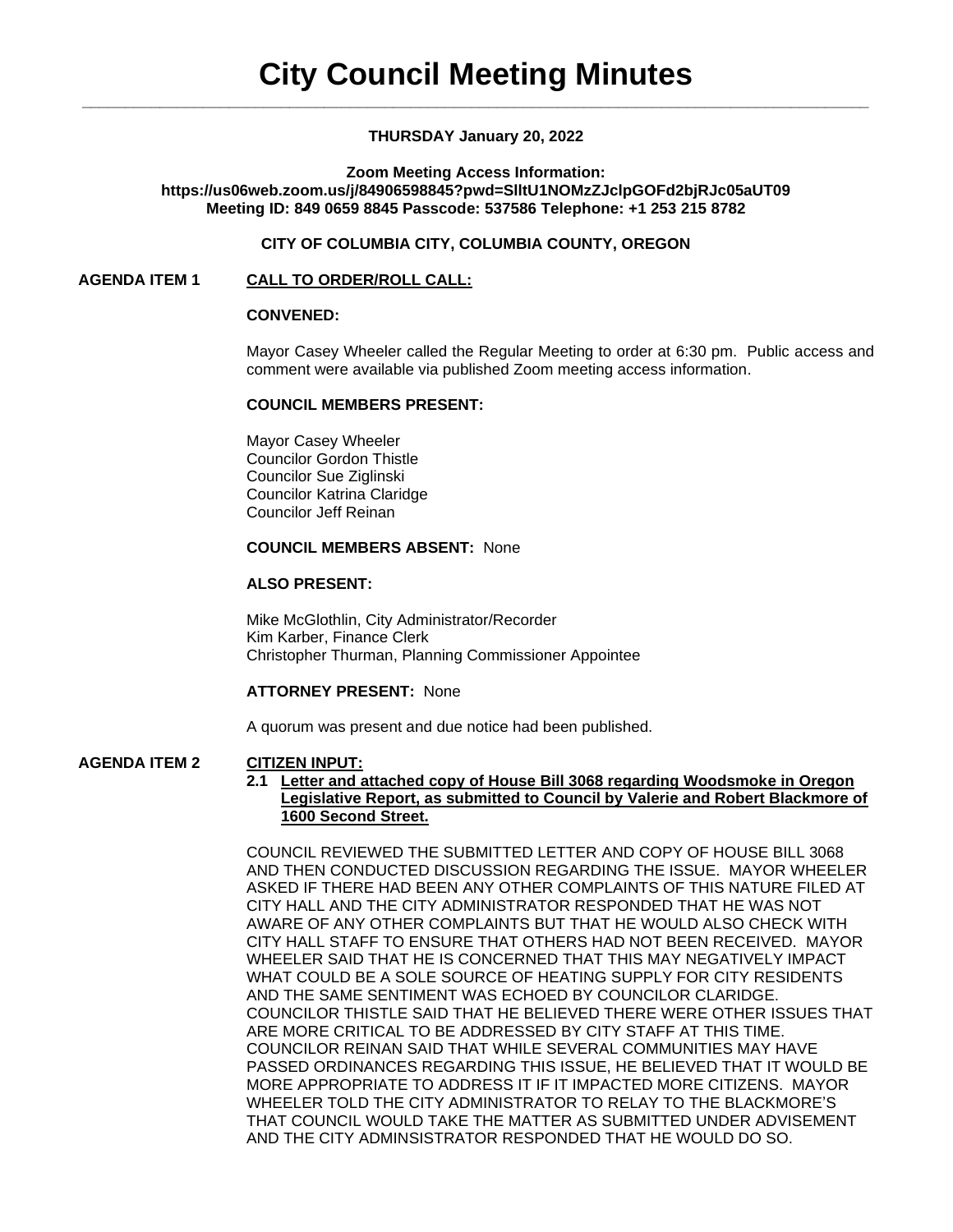#### **2.2 Additional Citizen Comment:**

GINA WILSON, OF 2450 SEVENTH STREET, SAID THAT SHE WANTED TO TOUCH BASE WITH COUNCIL ON THE CRIME THAT IS GOING ON IN THE AREA AND SAID THAT SHE WANTED TO ASK COUNCIL AND THE MAYOR WHAT THEY ARE THINKING ABOUT THAT AT THIS POINT, AS WELL AS WHAT PLANS THERE ARE TO ADDRESS IT AT A DIFFERENT LEVEL THAT WHAT HAS BEEN SO FAR. SHE REMINDED COUNCIL THAT NEIGHBORHOOD WATCH MEETINGS WERE STARTING BACK UP IN FEBRUARY AND SAID THAT SHE WAS CURIOUS ABOUT WHERE THE COUNCIL WAS COMING FROM, AND IF THERE WAS ANY FURTHER INFORMATION THAT THEY COULD SHARE. MAYOR WHEELER ASKED THE CITY ADMINISTRATOR TO PROVIDE AN UPDATE ON EFFORTS BEING CONDUCTED.

THE CITY ADMINISTRATOR UPDATED ALL THAT ONE OF THE RECENT THEFT SUSPECTS HAD BEEN IDENTIFIED EARLIER THIS MORNING DUE TO A CALL-OUT, AT APPROXIMATELY 2:00 AM, OF DEPARTMENT PERSONNEL. HE SAID THAT RECENTLY THE POLICE DEPARTMENT HAD BEEN CHANGING SHIFT PATTERNS BASED UPON RECENT OUTBREAKS OF PROPERTY THEFT, HAD BEEN CONDUCTING SURVEILLANCE DURING HOURS OF SUSPECTED ACTIVITY, WERE CONTINUING TO ACTIVELY INVESTIGATE ANY LEADS IN CRIMINAL CASES THAT HAD BEEN FILED, AND HAD ALSO CHANGED THE ON-CALL PROTOCOL WITH THE DISPATCH CENTER DUE TO NOT RECEIVING CRIMINAL COMPLAINTS IN A TIMELY MANNER. GOING FORWARD, REGARDLESS OF THE TYPE OF CALL, IF A CITIZEN MAKES A CALL INTO DISPATCH REQUESTING SERVICE THE ON-CALL OFFICER WOULD BE CONTACTED AND MADE AWARE OF THE PENDING CALL. THE ON-CALL OFFICER THEN HAD BOTH THE AUTHORITY AND RESPONSIBILITY FOR ENSURING THAT THE CALL WAS RESPONDED TO APPROPRIATELY, THUS REMOVING THE AUTHORITY FOR THE SCREENING OF CALLS FOR SERVICE FROM THE DISPATCH CENTER'S PERSONNEL.

THE CITY ADMINISTRATOR SAID THAT HE BELIEVES THIS RESPONSE PLAN WILL BE MORE EFFECTIVE THAN WHAT HAS BEEN UTILIZED IN THE PAST, THAT OFFICERS WILL CONTINUE TO INVESTIGATE CASES AS THEY ARE REPORTED OR THAT ARE SELF-INITIATED BY OFFICERS, THAT THE DEPARTMENT AS A WHOLE WILL REMAIN FLEXIBLE IN THEIR OPERATIONS BASED UPON THE RESOURCES THAT THEY HAVE, AND THAT THEY WILL REMAIN WORKING WITH THE COMMUNITY. THE CITY ADMINISTRATOR ALSO SAID THAT THE COMMUNITY HAS BEEN AWESOME IN THE INFORMATION THAT THEY HAVE PROVIDED TO DATE.

GINA WILSON CONFIRMED THAT SHE HERSELF HAS EXPERIENCED THE SAME FRUSTRATIONS WITH REPORTING ISSUES TO THE POLICE DEPARTMENT THAT THE CITY ADMINISTRATOR REFERRED TO AND ALSO SHARED THE FREQUENCY OF CAR PROWLS THAT SHE HAS OBSERVED OVER THE THREE PREVIOUS WEEKENDS; INCLUDING AN INCIDENT WHERE A SUSPECT WAS SUPPOSED TO BE ARMED WITH A KNIFE AND COLUMBIA CITY WAS NOT INITIALLY NOTIFIED. SHE ALSO SAID THAT SHE BELIEVES THE COMMUNITY SHOULD REMAIN INVOLVED IN REPORTING ISSUES AND THAT, ON A PERSONAL LEVEL, SHE WILL CONTINUE TO DO SO. GINA WILSON ADDITIONALLY PROVIDED SEVERAL MORE EXAMPLES OF CONCERNING ACTIVITY THAT SHE KNEW OF THAT HAD BEEN OCCURING WITHIN THE COMMUNITY.

MAYOR WHEELER RESPONDED BY STATING THAT THE CITY AND POLICE DEPARTMENT WOULD CONTINUE WITH PROVIDING THEIR VERY BEST EFFORTS IN ADDRESING THESE CRIME AND PUBLIC SAFETY ISSUES.

**AGENDA ITEM 3 COUNCIL REPORTS:** None

**AGENDA ITEM 4 STAFF REPORTS:**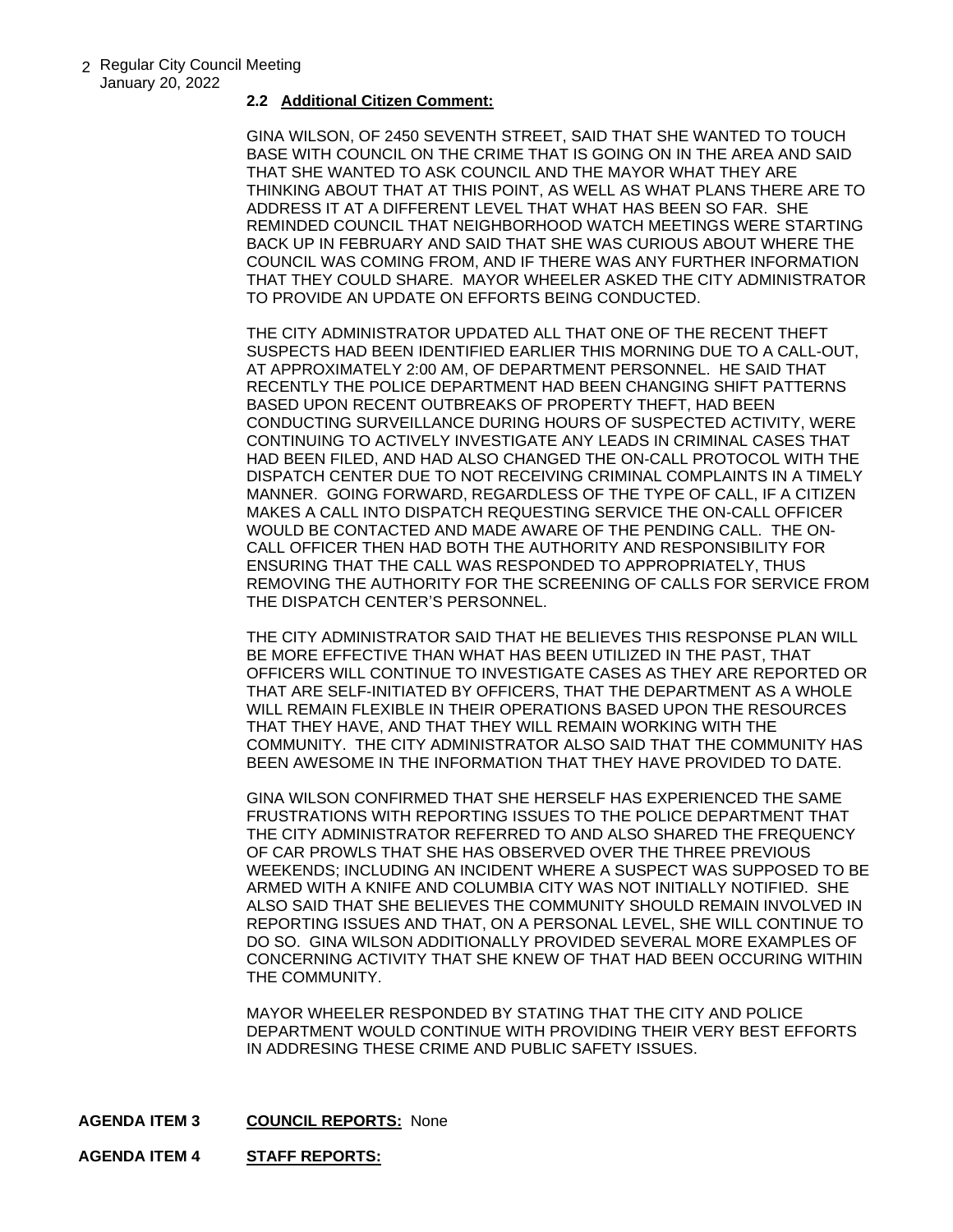3 Regular City Council Meeting January 20, 2022

#### **4.1 Activity Reports from the Public Works Superintendent.**

A written activity report was submitted by the Public Works Superintendent, Micah Rogers, for the previous month's departmental activity.

#### **4.2 Activity Reports from the Police Operations Sergeant.**

A written activity report was submitted by the Police Operations Sergeant, Jerry Bartolomucci, for the previous month's departmental activity.

## **AGENDA ITEM 5 CONSENT AGENDA:**

- **5.1 Bills paid with check numbers 33496 through 33547 during the month of December 2021.**
- **5.2 Amended Minutes of the September 16, 2021 Regular City Council Meeting.**
- **5.3 Minutes of the December 16, 2021 Regular City Council Meeting.**
- **5.4 Expense v. Budget Report for the period ending December 31, 2021.**
- **5.5 Minutes of the December 14, 2021 Audit Committee Meeting.**
- **5.6 Re-appointment of Michael McGlothlin as Budget Officer.**
- **5.7 Appointment of Chris Thurman to the Planning Commission.**
- **5.8 Status Report to Council from the City Administrator regarding City Council Policy Goals and Objectives for 2021-22.**

COUNCIL APPROVED THE CONSENT AGENDA BY UNANIMOUS ROLL CALL VOTE.

**AGENDA ITEM 6 UNFINISHED BUSINESS:** None

### **AGENDA ITEM 7 NEW BUSINESS:**

**7.1 Election of City Council President.** 

MOVED (ZIGLINSKI) AND SECONDED (REINAN) FOR COUNCILOR GORDON THISTLE TO SERVE AS THE COUNCIL PRESIDENT FOR THE CITY OF COLUMBIA CITY. MOTION WAS APPROVED UNANIMOUSLY BY THE CITY COUNCIL.

**7.2 Council Bill 22-937: A Resolution Authorizing a Transfer of Appropriations within the General Fund and Water Fund during the Fiscal Year beginning July 1, 2021.** 

MOVED, (THISTLE), SECONDED (ZIGLINSKI), AND VOTED UNANIMOUSLY TO APPROVE COUNCIL BILL 22-937.

**7.3 Council Bill 22-938: A Resolution of the City of Columbia City, Oregon Adopting the City of Columbia City Hazard Mitigation Plan Annex, a Chapter of the Columbia County, Oregon Multi-Jurisdictional Hazard Mitigation Plan, dated 2021; Repealing Resolution No. 18-1238-R.** 

MOVED (ZIGLINSKI), SECONDED (THISTLE), AND VOTED UNANIMOUSLY TO APPROVE COUNCIL BILL 22-938.

**7.4 Council Bill 22-939: A Resolution Calling a Measure Election to Submit to the Electors of the City of Columbia City the Question of Authorizing the Renewal of a Five-Year Local Option Levy in the amount of \$0.90 per \$1,000 of Assessed Property Value for Police Protection Services Beginning in Fiscal Year 2022-23.**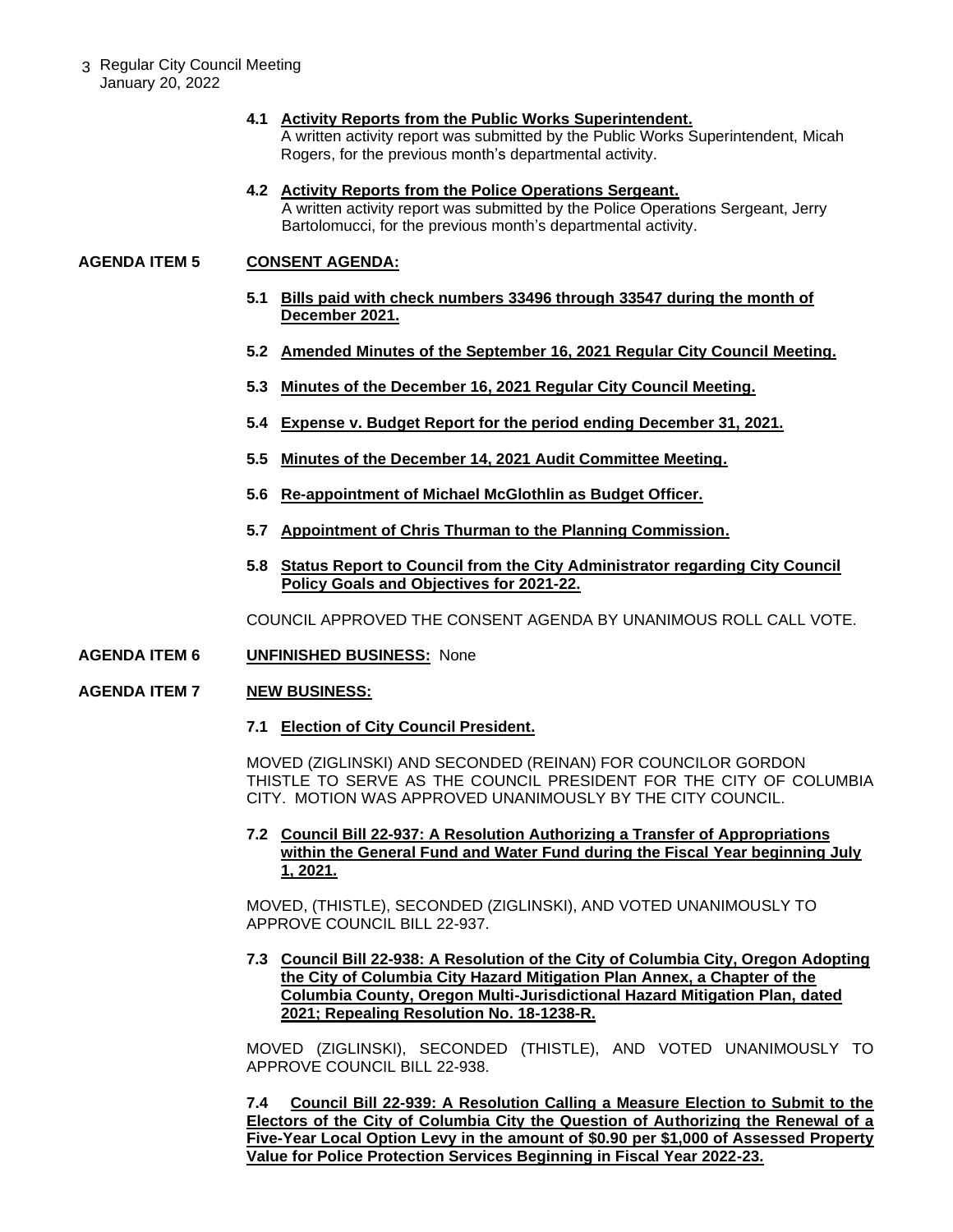4 Regular City Council Meeting January 20, 2022

> MOVED (THISTLE), SECONDED (REINAN), AND VOTED UNANIMOUSLY TO APPROVE COUNCIL BILL 22-939.

#### **7.5 Review, discussion and consideration for approval of an Application for Portable Basketball Hoop in ROW Permit, as submitted by Alexander Reed of 2915 Fifth Street.**

MOVED (CLARIDGE), SECONDED (REINAN), AND VOTED UNANIMOUSLY TO APPROVE THE PERMIT AS SUBMITTED.

### **7.6 Review, discussion and consideration for approval of the City Administrators memorandum regarding the promotion of Finance Clerk Kim Karber to the position of Finance Clerk/Office Supervisor.**

MOVED (CLARIDGE), SECONDED (THISTLE), AND VOTED UNANIMOUSLY TO APPROVE THE PROMOTIOMAL MEMORANDUM AS SUBMITTED.

## **AGENDA ITEM 8 OTHER BUSINESS:** The City Administrator discussed the following items with Council:

- 1. Within the Building Department there is an issue regarding sprinkler system requirements for day care facilities that is not currently addressed through city ordinance and/or building code, and that will require ordinance revision to ensure compliance. Currently the contracted Building Official has an approved process to address the matter, but the City Administrator wanted Council to know about the issue in case they were approached by a constituent. As of right now the city is working with an applicant who is desiring to start a day care facility within the community. The City Administrator also informed Council that contracted the City Building Official and the Building Administrative Assistant are working on the updated Building Official Program Plan that is required to be submitted to the State of Oregon by January 31, 2022.
- 2. Due to the planning and external coordination involved, the City Administrator sought guidance from Council about conducting the city's Memorial Day Celebration for 2022. After discussion it was decided for staff to begin the coordination process with plans of conducting the event, but to remain flexible as it may have to be cancelled once again due to any future COVID-19 surges.
- 3. The City Administrator briefed Council on the recent changes to the on-call protocol for Police Department personnel where screening responsibilities for calls received at the dispatch center were taken from individual dispatchers and relegated to the department's on-call officer. The City Administrator said that he believes that this process change will put the responsibility for answering calls for service where it should be, at the city's Police Department where accountability can be better ensured.
- 4. ODOT, ODOT-Rail, and OSP are working on moving the homeless camp from the Trestle Beach area where homeless persons had set up camp in the state's right-of-way area along Highway 30. The process takes approximately 30 days and will follow the legal guidelines established by the agencies responsible for this area.
- 5. Development of the city's budget for the 2022-23 fiscal year has begun and will continue through until mid-May 2022 when the proposed budget is released to the public, Budget Committee, and City Council for review, comment, approval, and adoption. Committee meetings for the Streets, Water & Sewer, and Parks Committees will take place in February 2022 as their efforts directly impact the formulation and approval of the city's Five-Year Capital Improvement Plan (CIP). To date, the City Administrator has begun work in preliminary financial analysis, onboarding and training for the city's new budget software program and providing the necessary previous five-year financial data upload for the systems integration into the budget development process.
- 6. The City Administrator informed Council that he is expecting an appeal for System Development Charges (SDC's) and permit fee amounts to their